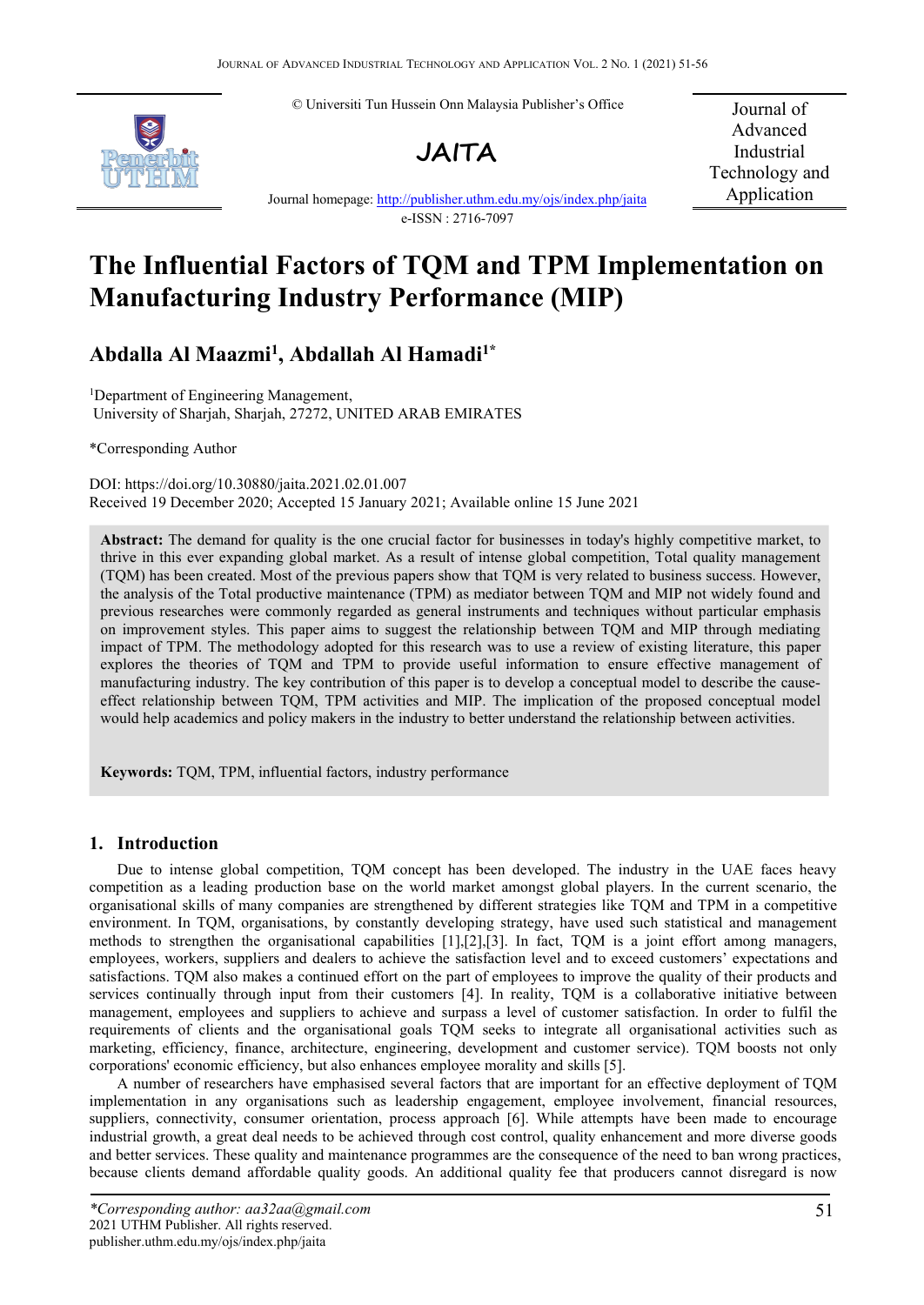charged to a wide medium community of approximately 300 million customers particularly in the face of multinational firms. Drug competitiveness and the need to develop a global supply base have driven UAE leaders to initiate high quality initiatives. Initially, UAE managers paid little attention to equipment-related failures and losses due to their secure and regulated economies. Maintenance was seen as a reactive solution to problems and as minimizing running costs. But increased demand from customers to minimise prices, errors and lead time has forced management to pay attention to maintenance and related problems through adjustments such as TPM. Management in the UAE now considers TPM as an investment like TQM, not a loss. It helps to overcome shortcomings and efficiency shortcomings at low cost. In comparison, TPM is regarded as anextension to machinery of TQM principles with zero disturbances and minimal losses in performance. In several companies these two additional drives were introduced together to improve the capacities of both companies which are TQM, with TPM. This form of research work is urgently needed in the growing concern to improve the performance of these initiatives in the context of the UAE, while these experiments in other countries were carried out for both TOM and TPM, but analysis did not properly discuss the simultaneous implementation of two drives. This research is therefore also relevant from a global point of view. Since the TQM and TPM have a similar context, some factors for all approaches are likely to be general, while others may be unique. Some factors that are otherwise not important can be emphasized by the difficulties involved in handling two drives together. Understanding the relationship between TQM and TPM variables becomes increasingly importantin combination with TQM and TPM. This kind of research is extremely relevant for other countries as wellas not just in the sense of development economies like the UAE. TPM Values include: scheduled maintenance; targeted enhancements; self support; growth management; TPM office; education and training; quality maintenance; and protection, health and the environment.

International competition needs a higher degree of quality output to satisfy customers [7]. TQM is a management philosophy which helps its organisations to improve performance in the past two decades in order to achieve a world class status. However, a dearth of research is found in analysis of TPM as mediators, in the literature review. The system-interactive fundamental model of organisational analyses features ongoing phases of input, processing and output, demonstrating the principle of transparency and closeness. The paper describes input as the TQM; treatment as tools and techniques for application, namely the TPM; and outputs as MIP. One of the aims of this study is to empirically analyse the significant TPM influences between TQM and the MIP. Strategic planning is required for implementing TPM. However, almost no research has been carried out in this field, particularly in the Middle East and in the UAE context.

## **1.1 Literature Review**

Many studies on the relationship between TQM practices and business results are available. The mechanism to research TQM's impacts on corporate performance was developed [8],[9]. Several of the recent studies worldwide have also concentrated on identifying factors that are important to the TQM's success in a particular country scenario [10]. Seth and Tripathi (2005), for example, conducted an empirical study to identify factors that are key to TQM's performance in the Australian manufacturing industry [11]. The study demonstrated the value of factors such as leadership, consumer attention, quality processes and knowledge availability. In the UAE TQM studies, the critical problem of the connection of implementation and business performance was not discussed. These studies concentrate on defining and benchmarking quality control practices among UAE companies [12],[13],[14]. Though Trang and Do (2020) tried to identify key factors for the implementation of TQM based on five manufacturing sub-sectors, their output relation was not studied [15]. Moreover, only a few studies on TPM implementation in the context of the UAE have been available up until recently. The research focuses on the overall industrial TPM scenario, implementation problems and business case studies. In several businesses, the complementary existence of the TQM and TPM as experts pointed out is used for synergy, but this is not a comprehensive matter but only for a small amount of studies. An empirical analysis of these questions is therefore essential in the UAE context. It does not only boost the efficiency of two drives, it also covers an important yet under-researched area. TPM would be the first mediator to be considered. TPM aims at minimizing the loss and optimizing the availability of manufacturing device equipment, at a low cost [16]. TPM is, on the other hand, a regular inspection to identify possible faults and make minor changes or fixes that avoid major maintenance breakdowns at an additional expense [17]. TPM can thus be described as a programme for improving the production and maintenance of equipment over the entire lifespan, with the participation of all employees in voluntary work by teams. In addition, TPM can be described by involving and improving production staff and implementing a process improvement as an approach towards achieving better production processes. TPM is characterized as maximizes equipment efficiency by the Japan Institute of Plant Management (JIPM) with a complete preventive maintenance scheme covering the entire period of all the equipment involved in all departments and at all levels.

## **2. Research Methodology and Conceptual Model Development**

A concept may be described as a group of objects or abstracts which can identify, indicate and reach a thing for human minds [18]. It is better to grasp the word definition if it has a name, if there is no comprehension of names or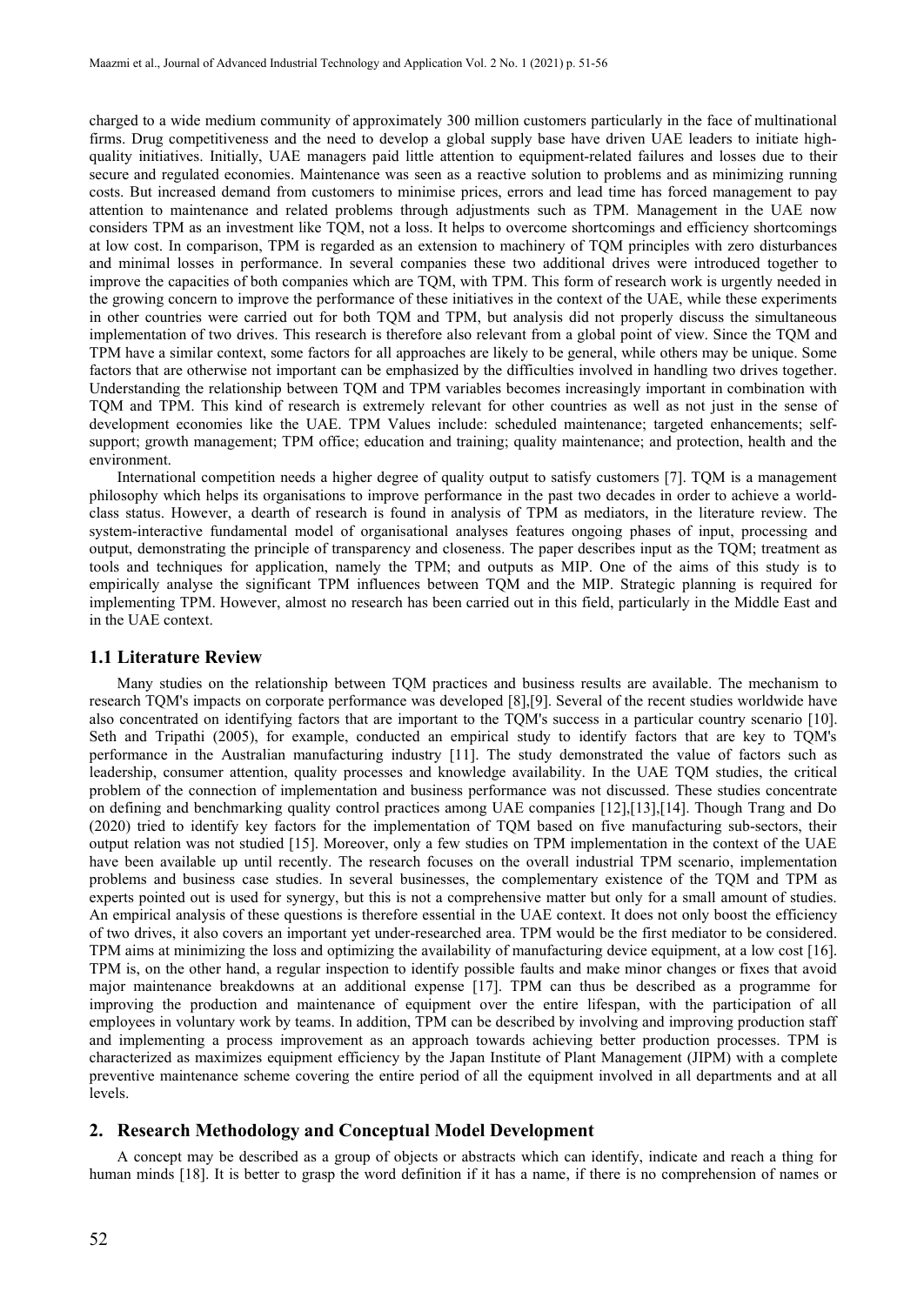reference, such as events, professional justice and so on. Carey (2009) described the term as the psychological symbols as well; hence concept theory is regarded as part of a picture-theory and a true image of what mind-symbols think is to be predicted [19]. However, the term description can take different shapes depending on the subject. Concept studies cover anthropology, cognitive, neurobiology, intellectual history, linguistics, philosophy, psychology, sociology etc. The methodology adopted for this research was to use a review of existing literature, this paper explores the theories of TQM and TPM to provide useful information to ensure effective management of manufacturing industry in order to perceive constructive and/or reactive approaches to help the policy makers to predict the industry performance. A systematic literature review has been undertaken to locate and find key research studies to establish hypotheses. Figure 1 presents the developed conceptual model containing a TQM and TPM as independent variable and mediator respectively and MIP is the dependent variable. The goal is to draw out these factors for each approach which contribute significantly to the performance improvement of the manufacturing industry, explaining the link between implementation factors and TPM performance parameters. Both basic factors (independent variables) and parameters for MIP (dependent variables) are needed for such research. These dimensions reflect unified groups of different TQM and TPM implementation issues.

The advantages of TQM leads to better goods produced at lower cost. The emphasis on using high quality information to improve processes reduces waste and saves time, leading to decreased costs that can be passed along to clients in the form of lower prices. Entertaining the continuity of consumer satisfaction, businesses that effectively adopt TQM will reduce the variability. Customer satisfaction is built and the company continues. The emphasis on participation at all levels leads to the involvement of staff, which decreases sales and saves on education and errors due to inexploration.

From the other hand, the disadvantage, it requires deep commitments. The need for an overall commitment to changes in quality and the difficulty in meeting that commitment is one of TQM's key drawbacks. In order to be genuinely effective, all levels of management should be on board. Any lack of commitment or resources is a negative influence in the organisation, undermining the performance of the TQM programme. If the management fails to implement a TQM programme in full, it will undoubtedly make a partial effort. For example, merely restricting the initiative to staff training without using statistical methods to assess and analyse improvements in procedures would generate confusion and insufficient performance. Evaluations and calculated results should allow a full circle of training programmes. One reason some organisations concentrate on training is that what has been done can be observable and easily shown. However the expertise and abilities they have will be unlikely to stay unless training is continued.

### **3. Hypotheses Development**

Relationship between TQM, TPM and business performance recent studies have shown that there are important relationships in business performance and TQM activities as indicated in previous research [20],[21],[22]. Other research, however, indicate that the performance can't be improved by TQM [23],[24]. Other results indicate that TQM activities and market performance have a partial association [25].

TOM activities have a positive impact on company results and have a direct effect. In order to boost market efficiency TPM has substantial support from TQM [26]. Two sets of elements are important to the performance of TQM and TPM such factors that are common to all three approaches, such as management of leadership, procedure and strategic planning; and particular approach factors like the management of equipment and customer satisfaction. TPM is an extensive improvement based on the TQM null defect principle which is applicable to the efficiency of control equipment. Abdallah (2013) shows the important effects on TPM adoption of TQM activities, such as leadership, emphasis on clients, training and quality improvement [27]. Hence, the activities of TQM are therefore well connected to TPM.

#### *H1: there is a substantial relationship between the TQM and MIP*

Constructive importance and direct effects of TPM are TQM activities. Top management leadership and participation, maintenance activities, as well as holistic TPM programmes are key drivers of TPM's success, such as increased market performance in the Indian industry. Konecny and Thun (2011) point to the dramatically improved performance of TQM and TPM enabled by human resources activities [26].

H2b: The TPM activities have a positive influence on organisational efficiency and direct effect.

#### *H2: there is a substantial relationship between the TQM and TPM*

TPM as the mediator between TQM and the success of businesses in previous work is not empirically documented. TPM serves as a mediator for TQM and business successin this report. In order to encourage adoption and implementation of a TPM [26], TQM offers soft and harsh areas such as information, skills, ongoing development and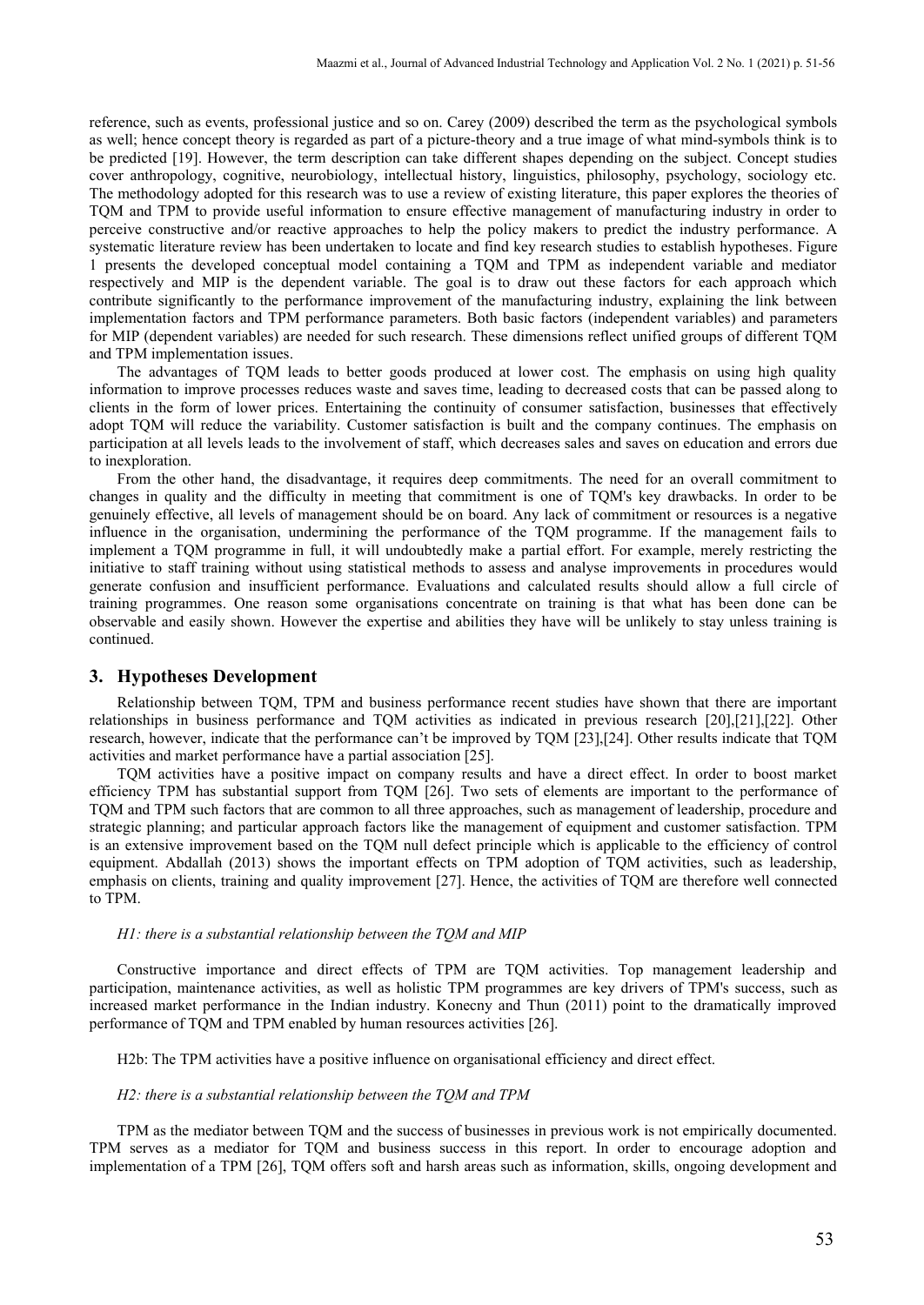working climate and culture. In the meantime, TPM's effect on market results has been positive. In TPM adoption, TQM would thus be helpful to boost productive and efficient business efficiency in turn.

#### *H3: there is a substantial relationship between the TQM and TPM*

The path diagram of the developed model or framework is presented in Fig. 1 which shows the components in the constructs within the framework. Fig. 1 shows the model which are independent and mediator variables of this research named as: TQM and TPM while the MIP is the dependent variable of the proposed model.



**Fig. 1 - Conceptual model for cause-effect relationship between TQM and TPM on MIP**

#### **3.1 Recommendations for Future Research**

The proposed conceptual model can be validated by hypothesis testing using empirical study by collecting data from manufacturing industry experts. Structural equation modeling (SEM) techniques can be utilized to examine the relationships between TQM, TPM and MIP to analysis the confirmatory factor analysis by measurements model. Hypothesis's testing can be validated by structural model to test the cause- effect relationship between TQM, TPM and MIP.

## **4. Conclusion**

Several scholars and researchers have written with so many different scientific reasons on the problems of the production sector in general and on its administration and realization. However very few if any, took a holistic approach to the understanding of the successful impact between TQM and TPM into consideration as big as those reports. The main aim of this paper is to identify the Influential Factors of TOM and TPM Implementation on MIP. It is clear that this strategy does not always produce such planned results from certain stakeholder growth activities. Among other items, the drawback of this paper is the inability to present the empirical research report along with the current paper. This is in reality a chance for future study which the authors intent to conduct a case study on a specific manufacturing firm in UAE. The policy implications of this study are that it will boost the efficiency of the production sector and provide new possibilities for future studies. The hypotheses concerning the relationships between TQM, TPM and corporate performance were stated and for further work the conceptual structure was suggested. It is very reasonable that both TQM and TPM concentrate on process management in manufacturing industry sectors. TQM and TPM can affect both the external performance of products and services for the consumer and the internal performance of the environment which can be considered as a research point for future work.

#### **Acknowledgement**

The authors would like to express their gratitude to University of Sharjah for supporting the research work.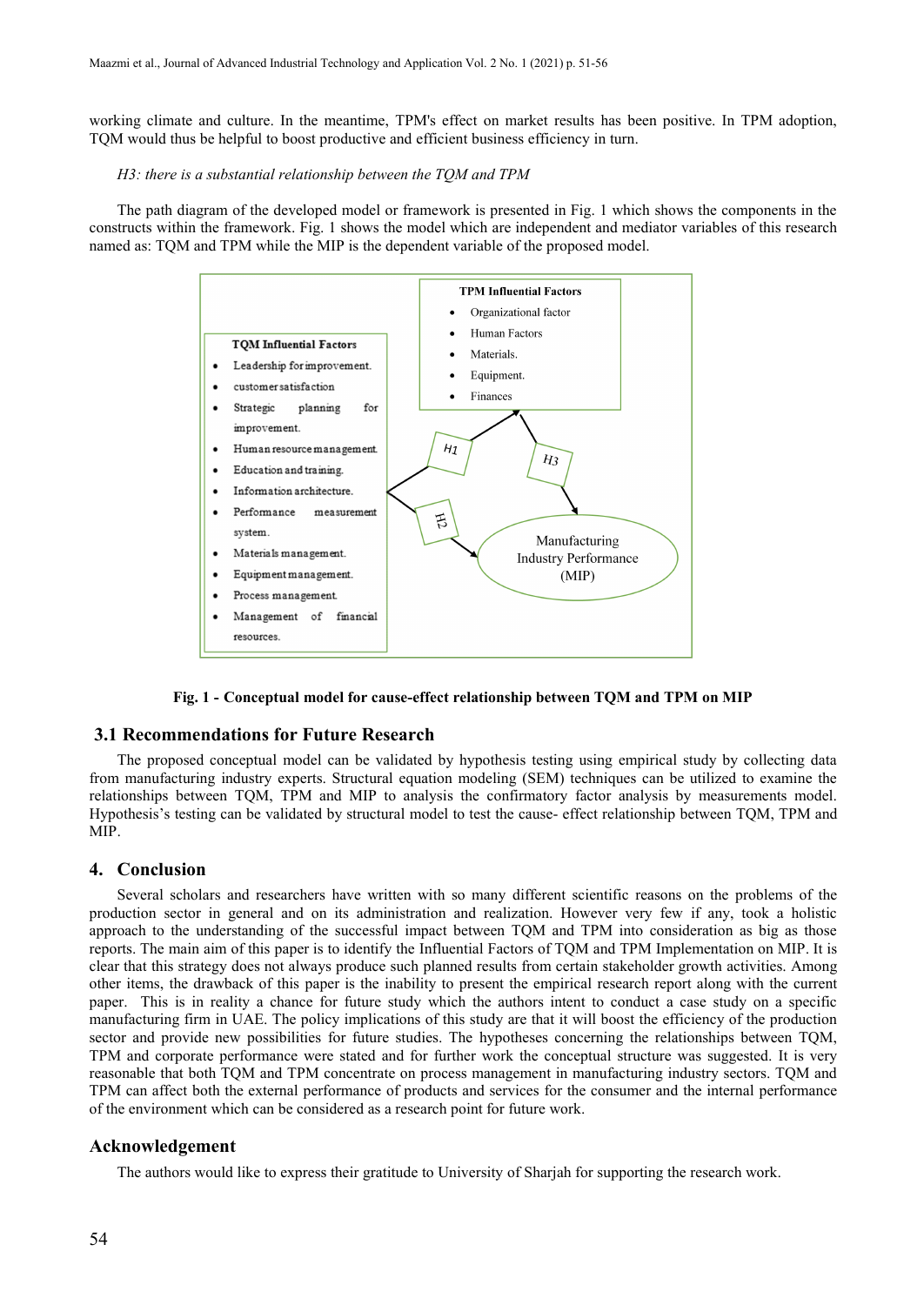## **References**

- [1] Ismyrlis, V., & Moschidis, O. (2015). The use of quality management systems, tools, and techniques in ISO 9001: 2008 certified companies with multidimensional statistics: the Greek case. Total Quality Management & Business Excellence, 26(5-6), 497-514
- [2] Ismyrlis, V. (2017). The contribution of quality tools and integration of quality management systems to the organization. TQM Journal, 29(5), 677–689
- [3] Silombela, T., Mutingi, M., & Chakraborty, A. (2018). Impact of quality management tools and techniques. Journal of Quality in Maintenance Engineering, 24(1), 2–21
- [4] Prakas, J., & Murali, B. (2016). Why Indian manufacturing SMEs are still reluctant in adopting total quality management. International Journal of Productivity and Quality Management, 17(1), 16–35
- [5] Soltani, E., & Wilkinson, A. (2020). TQM and performance appraisal: complementary or incompatible. European Management Review, 17(1), 57-82
- [6] Baird, K., Jia Hu, K., & Reeve, R. (2011). The relationships between organizational culture, total quality management practices and operational performance. International Journal of Operations & Production Management, 31(7), 789-814
- [7] Rashid, K. T. S., Ismael, D. A., Othman, B., & Ali, R. (2019). Dimensions of service quality and their effects on achieving competitive advantage: an exploratory study of banking organizations in Sulaimaniyah city-Iraq. International Journal of Psychosocial Rehabilitation, 23(2), 548-565
- [8] Abbas, J. (2020). Impact of total quality management on corporate green performance through the mediating role of corporate social responsibility. Journal of Cleaner Production, 242, 118458
- [9] Al Awadhi, M. A. (2019). The effect of TQM practices on organisational performance in the UAE public service organisations: the moderating role of organisational culture. Doctoral dissertation, University of Bolton
- [10] Reinaldo, L. D. S. P., Neto, J. V., Caiado, R. G. G., & Quelhas, O. L. G. (2020). Critical factors for total quality management implementation in the Brazilian construction industry. The TQM Journal
- [11] Seth, D., & Tripathi, D. (2005). Relationship between TQM and TPM implementation factors and business performance of manufacturing industry in Indian context. International Journal of Quality & Reliability Management, 22(3), 256-277
- [12] Alzoubi, H., & Ahmed, G. (2019). Do TQM practices improve organisational success? A case study of electronics industry in the UAE. International Journal of Economics and Business Research, 17(4), 459-472
- [13] Aburayya, A., Alshurideh, M., Al Marzouqi, A., Al Diabat, O., Alfarsi, A., Suson, R., Bash, M., & Salloum, S. A. (2020). An empirical examination of the effect of TQM practices on hospital service quality: An assessment study in UAE hospitals. Systematic Reviews in Pharmacy, 11(9), 347-362
- [14] Sweis, R. J., Asma'a, S. I., Amayreh, I., & Al-Sayyed, N. (2019). The relationship between total quality management (TQM) implementation and organisation performance: evidence from the airlines companies in UAE. International Journal of Information. Business and Management, 11(1), 58
- [15] Trang, T. V., & Do, Q. H. (2020). Critical success factors of TQM implementation in Vietnamese supporting industries. The Journal of Asian Finance, Economics, and Business, 7(7), 391-401
- [16] Alawaysheh, I., Alsyouf, I., Tahboub, Z. E. A., & Almahasneh, H. S. (2020). Selecting maintenance practices based on environmental criteria: a comparative analysis of theory and practice in the public transport sector in UAE/DUBAI. International Journal of System Assurance Engineering and Management, 1-23
- [17] Tajiri, M., & Gotoh, F. (2020). Autonomous maintenance in seven steps: Implementing TPM on the shop floor. Routledge
- [18] Dickoff, J., James, P., & Wiedenbach, E. (1968). Theory in a practice discipline: part I. practice oriented theory. Nursing Research, 17(5), 415-434
- [19] Carey, A. C. (2009). On the margins of citizenship: Intellectual disability and civil rights in twentieth-century America. Temple University Press
- [20] Singh, K., & Ahuja, I. S. (2020). Structural equation modelling of transfusion of TQM-TPM model for Indian manufacturing industries. International Journal of Management Practice, 13(1), 47-73
- [21] Sahoo, S., & Yadav, S. (2020). Influences of TPM and TQM Practices on performance of Engineering Product and Component Manufacturers. Procedia Manufacturing, 43, 728-735
- [22] Shan, A. W., Ahmad, M. F., Hamid, N. A. B. A., & Mustapha, A. (2018). The mediating effect of total productive maintenance (TPM) between total quality management (TQM) and business performance. Advanced Science Letters, 24(6), 4657-4660
- [23] Ahmad, M. F., Zakuan, N., Jusoh, A., Tasir, Z., Takala, J.: Meta-analysis of the relationship between TQM and Business Performance. In: IOP Conference Series: Materials Science and Engineering, 46(1), p.012020
- [24] Corredor, P., & Goñi, S. (2011). TQM and performance: Is the relationship so obvious. Journal of Business Research, 64(8), 830–838